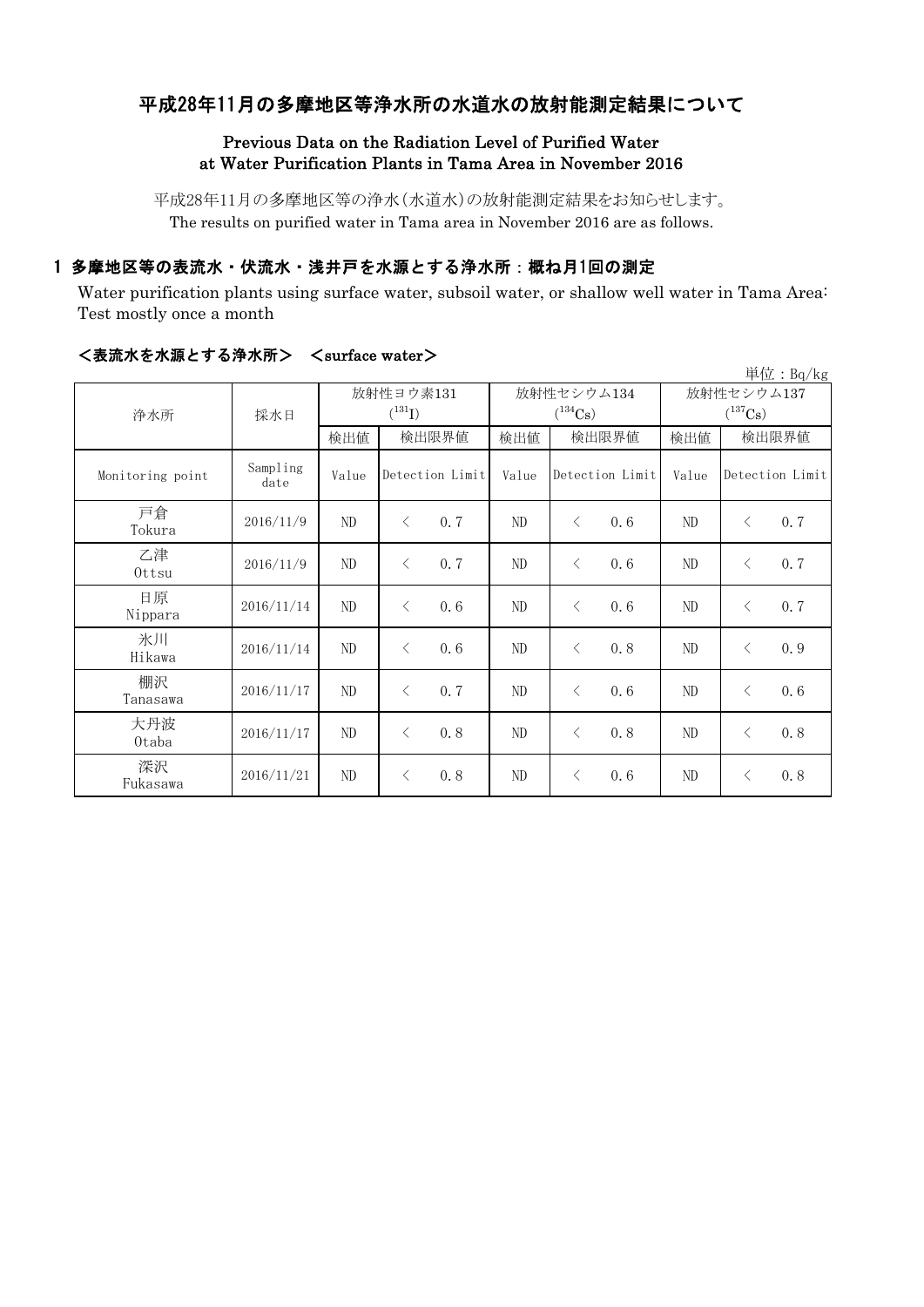|                       |                  |                          |                 |     |       |                            |     |                            |                 | 単位: $Bq/kg$ |
|-----------------------|------------------|--------------------------|-----------------|-----|-------|----------------------------|-----|----------------------------|-----------------|-------------|
| 浄水所                   | 採水日              | 放射性ヨウ素131<br>$(^{131}I)$ |                 |     |       | 放射性セシウム134<br>$(^{134}Cs)$ |     | 放射性セシウム137<br>$(^{137}Cs)$ |                 |             |
|                       |                  | 検出値                      | 検出限界値           |     | 検出値   | 検出限界値                      |     | 検出値                        | 検出限界値           |             |
| Monitoring point      | Sampling<br>date | Value                    | Detection Limit |     | Value | Detection Limit            |     | Value                      | Detection Limit |             |
| 千ヶ瀬第二<br>Chigasedaini | 2016/11/10       | ND                       | $\lt$           | 0.7 | ND    | $\langle$                  | 0.6 | ND                         | $\langle$       | 0.6         |
| 成木<br>Nariki          | 2016/11/16       | ND                       | $\lt$           | 0.7 | ND    | $\langle$                  | 0.6 | ND                         | $\langle$       | 0.6         |
| 二俣尾<br>Futamatao      | 2016/11/16       | ND                       | $\lt$           | 0.6 | ND    | $\langle$                  | 0.7 | ND                         | $\langle$       | 0.7         |
| 高月<br>Takatsuki       | 2016/11/22       | ND                       | $\lt$           | 0.7 | ND    | $\langle$                  | 0.6 | ND                         | $\langle$       | 0.6         |
| 御岳山<br>Mitakesann     | 2016/11/28       | ND                       | $\lt$           | 0.7 | ND    | $\langle$                  | 0.7 | ND                         | $\langle$       | 0.6         |
| 沢井第一<br>Sawaidaiichi  | 2016/11/29       | ND                       | $\langle$       | 0.6 | ND    | $\langle$                  | 0.8 | ND                         | $\lt$           | 0.7         |

# <伏流水を水源とする浄水所> <subsoil water>

# <地下水(浅井戸)を水源とする浄水所> <shallow well>

|                    |                  |                          |       |                 |                            |       |                 |                            |           | 単位: $Bq/kg$     |
|--------------------|------------------|--------------------------|-------|-----------------|----------------------------|-------|-----------------|----------------------------|-----------|-----------------|
| 浄水所                | 採水日              | 放射性ヨウ素131<br>$(^{131}I)$ |       |                 | 放射性セシウム134<br>$(^{134}Cs)$ |       |                 | 放射性セシウム137<br>$(^{137}Cs)$ |           |                 |
|                    |                  | 検出値                      | 検出限界値 |                 | 検出値                        | 検出限界値 |                 | 検出値                        | 検出限界値     |                 |
| Monitoring point   | Sampling<br>date | Value                    |       | Detection Limit | Value                      |       | Detection Limit | Value                      |           | Detection Limit |
| 杉並<br>Suginami     | 2016/11/9        | ND                       |       | 1               | ND                         |       | 0.8             | ND                         | ⟨         |                 |
| 上代継<br>Kamiyotsugi | 2016/11/15       | ND                       | ◁     | 0.6             | ND                         |       | 0.7             | ND                         | $\langle$ | 0, 7            |
| 大久野<br>$0$ guno    | 2016/11/21       | ND                       |       | 0.6             | ND                         |       | 0.7             | ND                         | $\lt$     | 0.8             |
| 上石原<br>kamiisihara | 2016/11/22       | ND                       |       | 0.6             | ND                         |       | 0.5             | ND                         | く         | 0.7             |